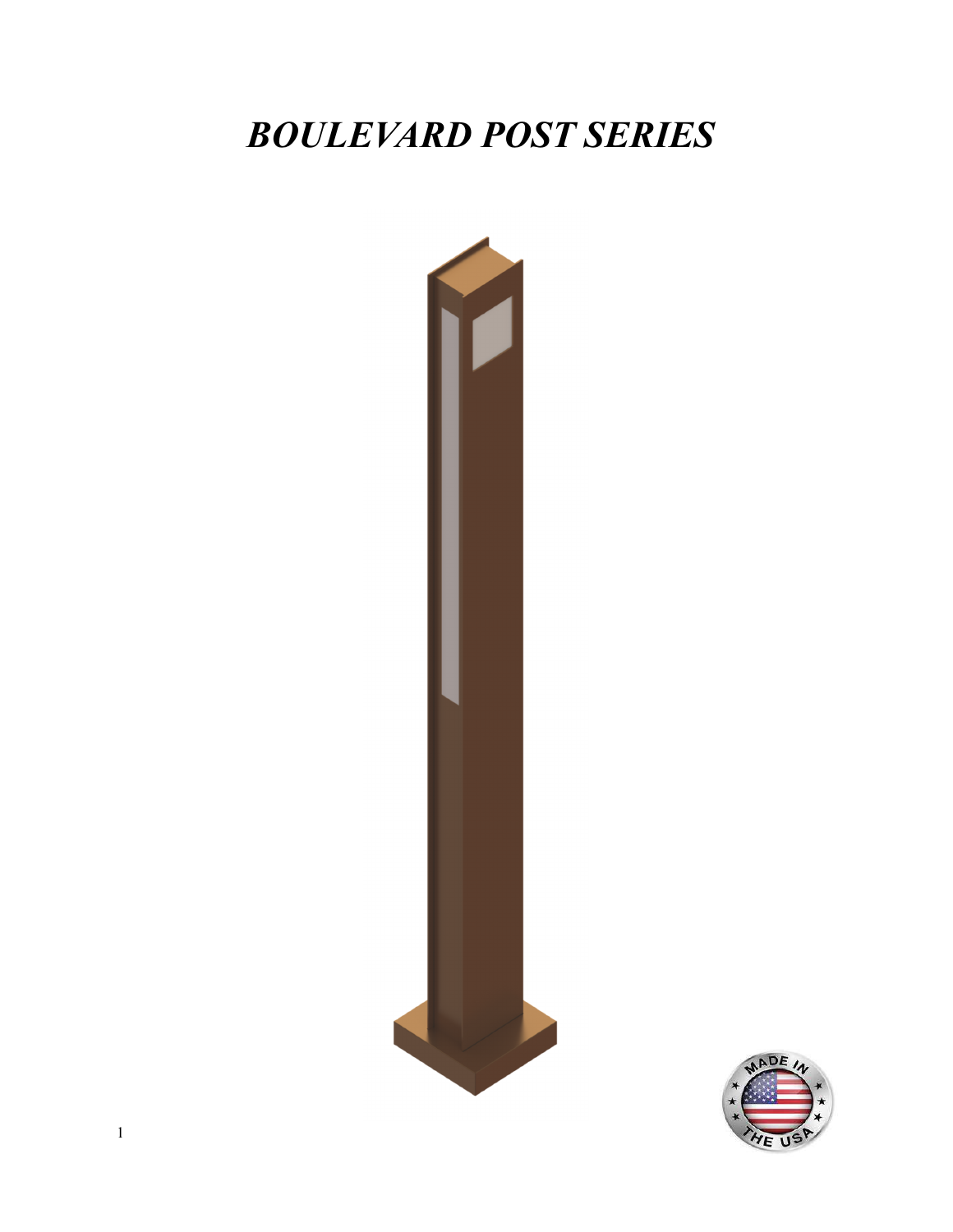

## BOULEVARD POST SERIES RECTANGULAR

| $\vert$ Catalog # | Type        |
|-------------------|-------------|
| Project           | <b>LED</b>  |
| <b>Comments</b>   | <b>POST</b> |
| Prepared By       |             |
|                   | Date        |

#### Material

All parts are durable Aluminum Plate along with Aluminum Overlay Top Accents laser cut and milled for maximum strength.

#### Lens

Standard White Frosted Premium Acrylic or Clear Frosted Premium Acrylic Side Lens.

SPECIFICATIONS

#### LED

ALTA Long Life, high-efficiency, surface mount LEDs mounted on MPCB Aluminum Boards

## Lifespan:

100,000 hour LED lifespan based on IES LM-80 results and TM-21 calculations

### Driver

0-10V Dimming Driver for 120/277 volt, Constant Current, metal case, 5 year warranty

#### Label

ETL Listed for US and Canada for Wet Location

DELIVERED LUMENS PER WATT  $2700K = 80$  $3000K = 90$  $3500K = 100$  $4100K = 110$  $5000K = 120$ 

Sample Number: BLV-P7-10'-70LED-AB-WF-30K

CATALOG NUMBER W BLV-P7-10'-50LED-FINISH-LENS-KELVIN BLV-P7-10'-70LED-FINISH-LENS-KELVIN BLV-P7-10'-90LED-FINISH-LENS-KELVIN BLV-P7-12'-70LED-FINISH-LENS-KELVIN BLV-P7-12'-100LED-FINISH-LENS-KELVIN BLV-P7-12'-130LED-FINISH-LENS-KELVIN BLV-P7-14'-90LED-FINISH-LENS-KELVIN BLV-P7-14'-120LED-FINISH-LENS-KELVIN BLV-P7-14'-160LED-FINISH-LENS-KELVIN

| 'ATTS | A    | B   | C   | D  | E   |
|-------|------|-----|-----|----|-----|
| 50    | 120" | 60" | 12" | 7" | 16" |
| 70    | 120" | 60" | 12" | 7" | 16" |
| 90    | 120" | 60" | 12" | 7" | 16" |
| 70    | 144" | 72" | 12" | 7" | 16" |
| 100   | 144" | 72" | 12" | 7" | 16" |
| 130   | 144" | 72" | 12" | 7" | 16" |
| 90    | 168" | 84" | 12" | 7" | 16" |
| 120   | 168" | 84" | 12" | 7" | 16" |
| 160   | 168" | 84" | 12" | 7" | 16" |

Evergreen Lighting www.evergreenlighting.com

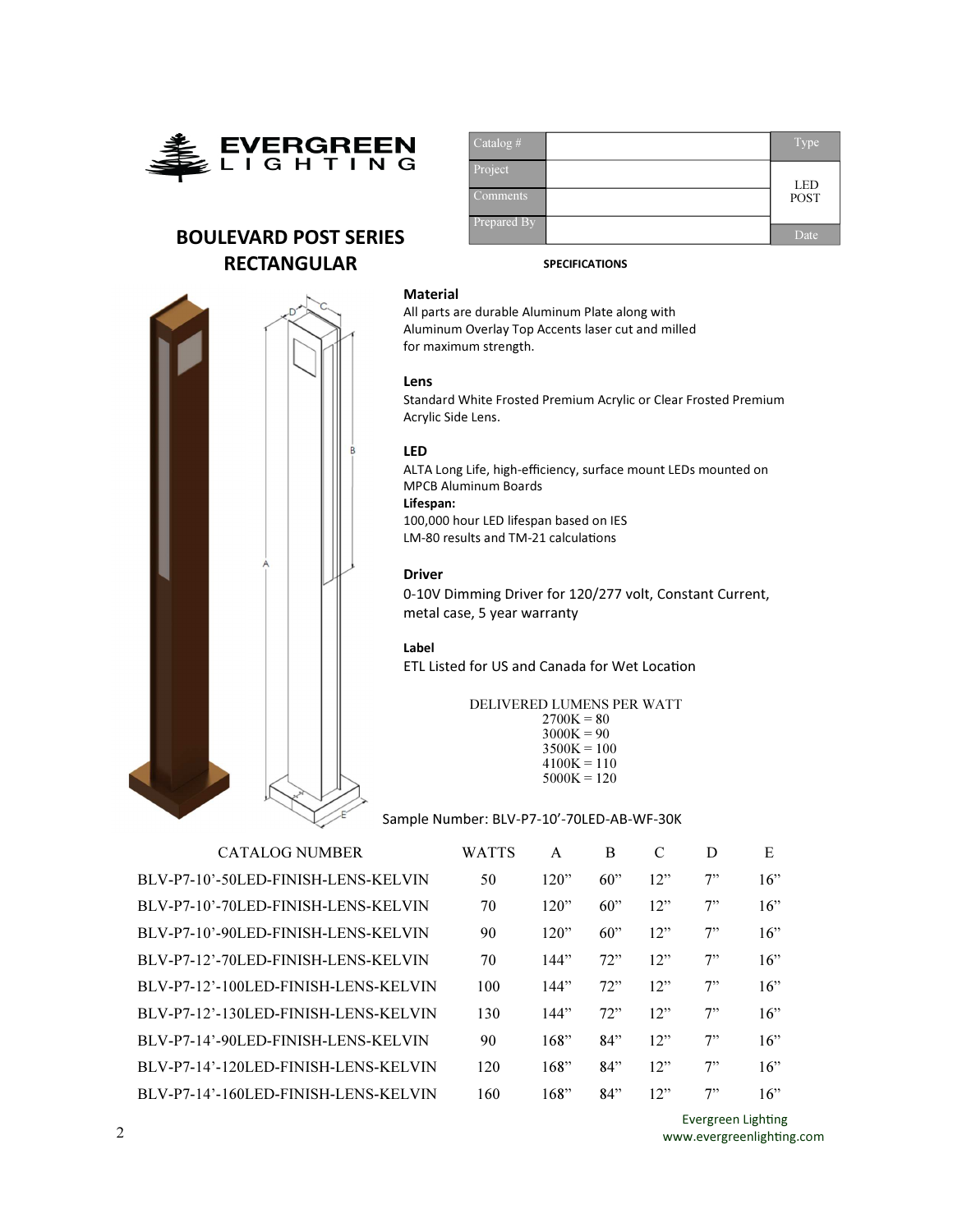

## BOULEVARD POST SERIES RECTANGULAR AVAILABLE OPTIONS

## POWDERCOAT FINISHES

## STANDARD ACRYLIC LENS

Architectural Bronze (AB) Textured Bronze (TBR) Matte Black (MBK) Semi Gloss Black (GBK) Textured Black (TBK) Textured Rust (TR) Matte White (MW) Textured White (TW) Gloss White (GW) Metallic Grey (MG) Brushed Aluminum (BA) adder Metallic Nickel (MN)

White Frosted (WF) Clear Frosted (CFA) Clear (CA)

## OPTIONS

LED EMR - Up to 24W OCC Sensors Photo Cell Control TRIAC PHASE DIMMING 0-10V DIMMING 347 VOLT FOR CANADA SPECIAL OPTIONS

- GFCI Receptacle (GFCI) GFCI duplex receptacle attached to pole with gasket, provided with weather proof, self closing cover: located roughly 18" from base of pole. Receptacle is intended only for portable tools or other portable equipment to be connected to outlet only when attended by operating personnel. Please specify voltage if different from luminaire voltage. For use with 120V applications only. For other voltages, please consult factory for special requirements.
- Dual Switching (DS) LED's are divided into two (2) circuits with individual drivers, two (2) separated power feeds within the fixture.

## MOUNTING

Standard anchor bolts are 5/8" X 24" X 3". Bolts, nuts, and washers shall be hot dipped galvanized steel.

WARRANTY: Evergreen Lighting warrants POST LED products sold by Evergreen Lighting to be free from defects in material and workmanship for a period of One year for metal parts, a period of five 5 years for exterior housing powdercoat finish, a period of five 5 years for LED Light Engines and, a period of five 5 years for LED power components (driver), from the date of sale of such goods to the buyer as specified in Evergreen Lighting shipment documents for each product.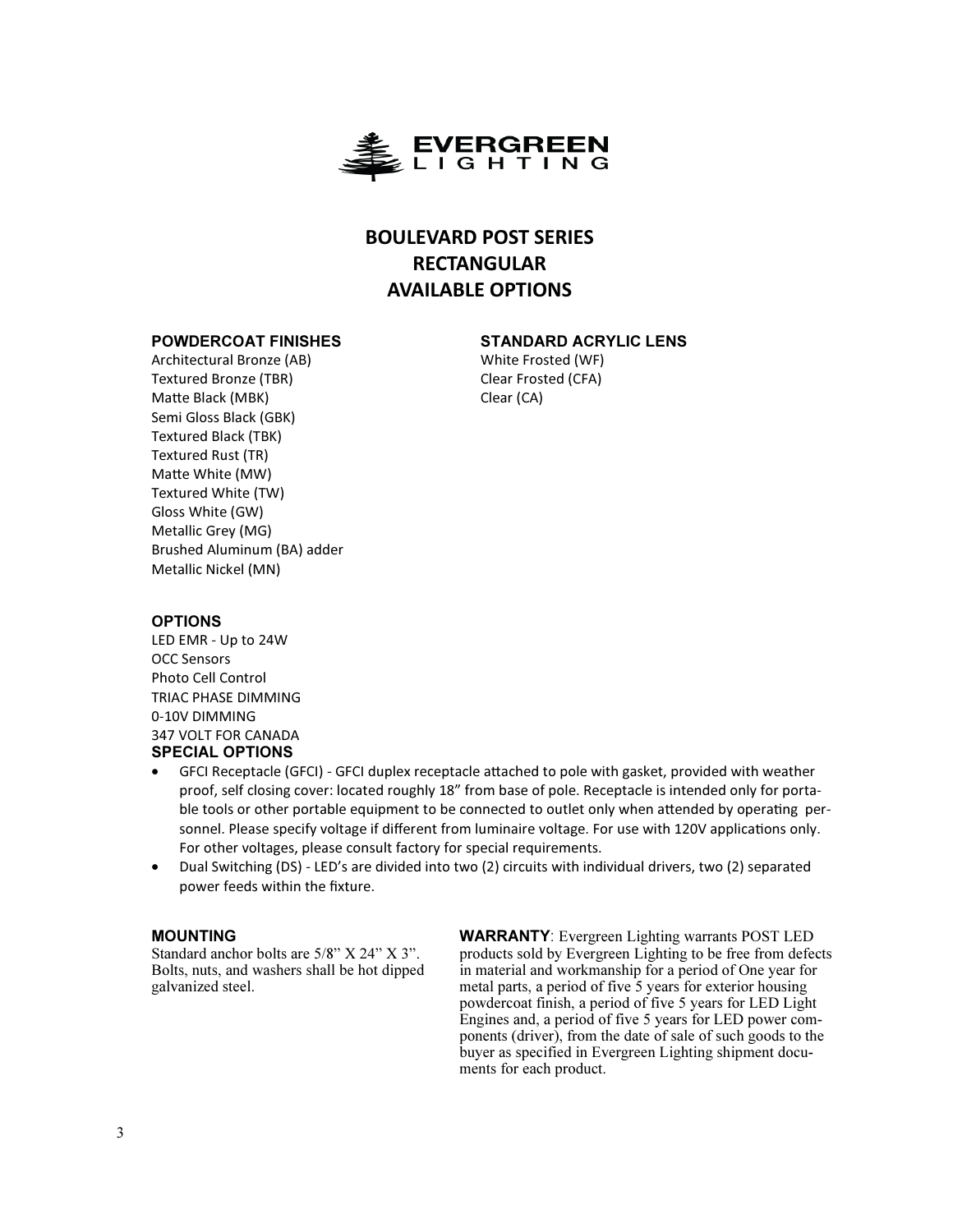

## Boulevard Mounting Template